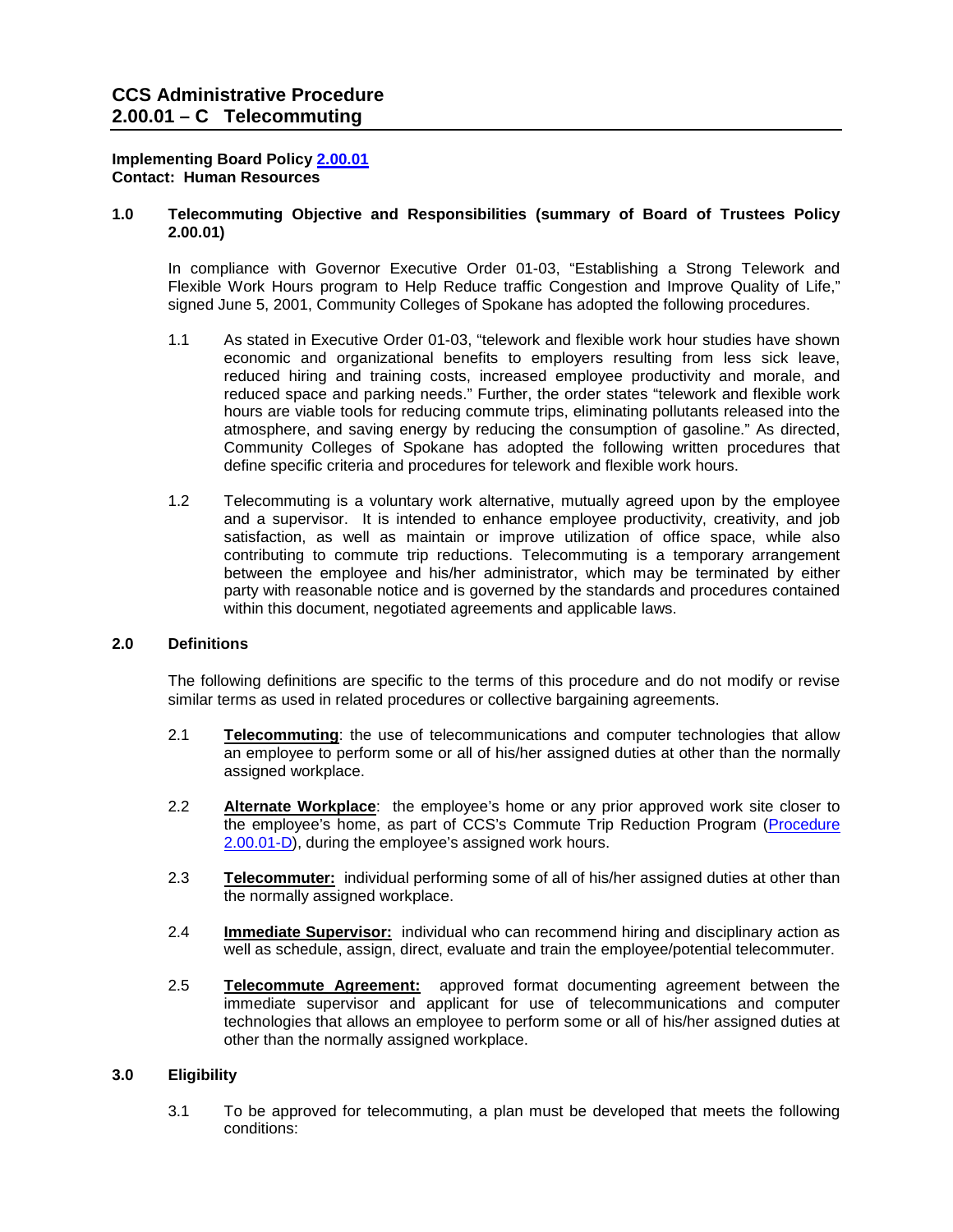- 3.1.1 Approval of the telecommute arrangement shall have no negative impact on any of the following:
	- 3.1.1.1 the employee's or another employee's performance
	- 3.1.1.2 student and/or customer service
	- 3.1.1.3 inter-departmental communications
	- 3.1.1.4 the efficiency or effectiveness of work coordination between interdependent work units
- 3.1.2 Employee has passed any applicable probationary or trial service period and has displayed satisfactory job performance over the past two years.
- 3.1.3 Approval of both the employee and the immediate supervisor, indicating agreement on the telecommuting conditions and restrictions.
- 3.1.4 Authorization by the applicable appointing authority approving the specific telecommuting agreement between the employee and his/her immediate supervisor.
- supervisor must complete the following, without exception, and review the CCS 3.2 To apply for a telecommuting arrangement, an employee and his/her immediate Employee Acceptable Use Guidelines for CCS Technology:
	- 3.2.1 telecommuter Application<br>3.2.2 telecommuter Agreement
	- 3.2.2 telecommuter Agreement
	- 3.2.3 authorization for Temporary Checkout of Equipment form (if applicable)
- make necessary arrangements for their dependents during the agreed upon work hours 3.3 Teleworking shall not be used as a substitute for dependent care. Teleworkers shall to ensure the successful completion of the teleworker's assigned work duties.

#### **4.0 Telecommuting Agreement**

- 4.1 Each teleworking arrangement must address the following three aspects;<br>4.1.1 conditions of employment while teleworking
	- conditions of employment while teleworking
	- 4.1.2 guidelines for the alternate work site<br>4.1.3 rules regarding CCS's equipment an
	- rules regarding CCS's equipment and supplies
- $4.2$ 4.2 As each teleworking arrangement will be unique, an agreement may contain specific rules and conditions under each of these aspects that the employee, supervisor and CCS have identified as important to ensure that particular arrangement is successful.
- $4.3$  Telecommuting Agreement and gain approval by the appropriate authority before any 4.3 The employee and the employee's immediate supervisor must complete a formal telecommuting arrangement can begin. The agreement shall include the following:<br>4.3.1 a work schedule
	- 4.3.1 a work schedule
	- 4.3.2 the physical location of the alternate worksite
	- 4.3.3 a brief description of how the duties of the position will be carried out and where each duty will take place (i.e. at an alternate worksite, on-site)
	- 4.3.4 communication procedures to be used
	- 4.3.5 What equipment and/or supplies (including computer hardware/software configurations) will be used and who will provide them
	- 4.3.6 any applicable data security procedures
- 4.4 Telecommuter agreements shall not exceed one-year in duration and must provide specific time intervals for meetings and communication with the employee's supervisor, co-workers, students, and other constituents as appropriate. CCS's business and operational needs take precedence over telecommuting and may justify termination of the agreement.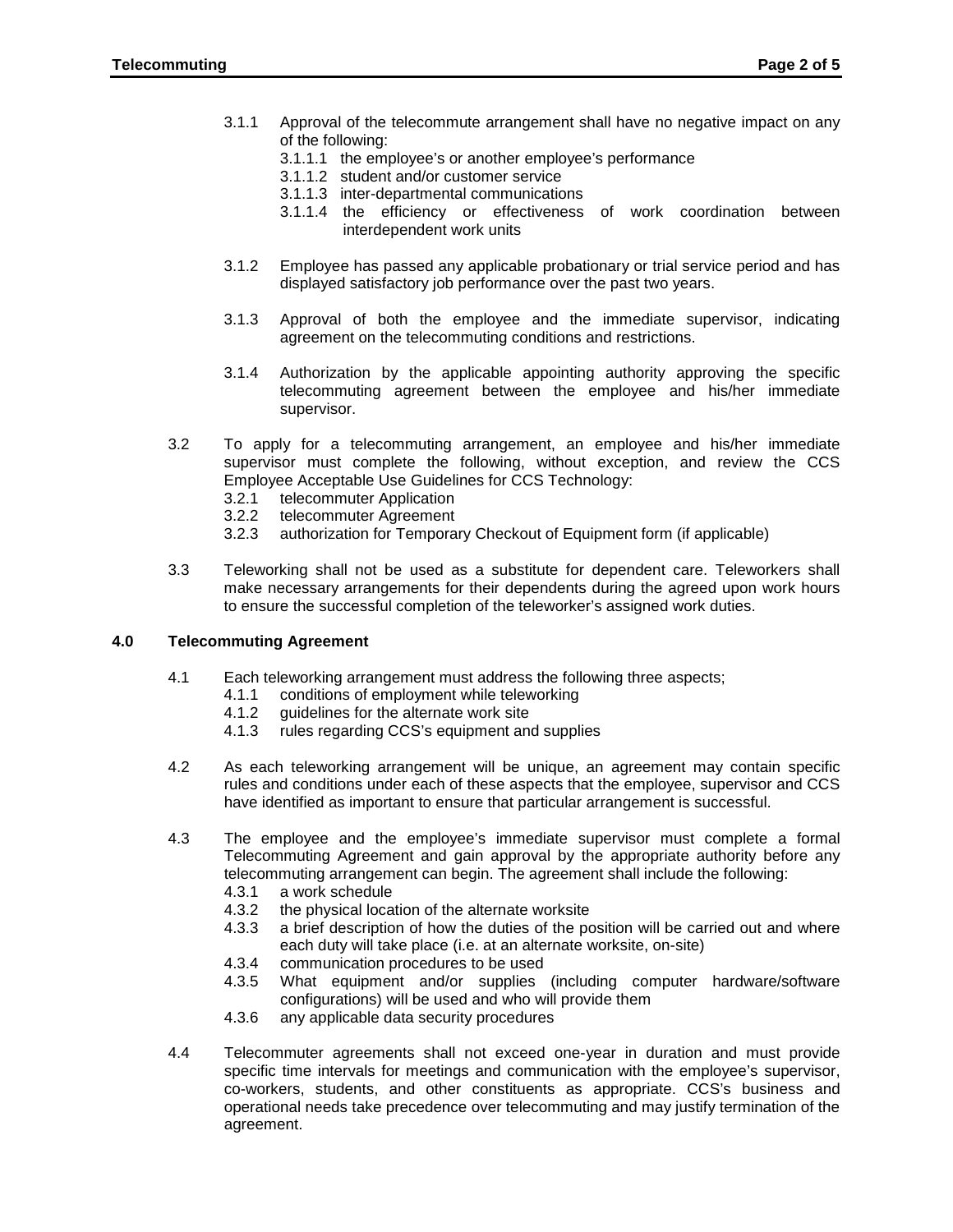4.5 A copy of the Teleworking Agreement will be kept on file with the teleworker's supervisor, and the original will be filed at Human Resources.

## **5.0 Conditions of Employment While Teleworking**

- $5.1$ The duties, obligations, and job responsibilities assigned to the employee will remain the same while telecommuting.
- $5.2$ During a teleworking agreement the employee's salary, benefits and other employer insurance coverage shall remain in effect.
- 5.3 Existing Office of the State HR Director Rules or collective bargaining agreements governing leave, hours of duty and scheduled workweek; Fair Labor Standards Act (FLSA) rules governing overtime; and CCS policies and procedures will continue to apply to CCS telecommuters.
- $5.4$  instructions. Failure to do so may result in the termination of the telecommuting Employees remain obligated to comply with all agency rules, policies, practices and agreement and/or disciplinary action, up to and including termination of employment.
- $5.5$ Performance evaluation requirements for teleworkers shall not differ from nonteleworkers.
- 5.6 duties while teleworking, the teleworker shall immediately notify his or her supervisor for In the event circumstances prohibit the teleworker from performing his or her assigned further work direction.
- 5.7 Vacation, sick and other leave while telecommuting will continue to require appropriate signatures and prior approval by the employee's supervisor.
- 5.8 State HR Director rules, applicable collective bargaining agreements, and/or District All sick leave will be reported by the employee to his/her supervisor as per Office of the procedures.
- 5.9 Telecommuters will be expected to check their E-mail, voice mail and remain accessible by direct phone during approved telework hours identified in the Telecommuting Agreement.
	- 5.9.1 Telecommuters who for any reason cannot be reached or will not be able to be reached by their immediate supervisor must inform, either by direct phone or by Failure of a telecommuter to notify his/her supervisor in advance shall result in e-mail, their supervisor prior to being unavailable at their alternate workplace. termination of the agreement.

## **6.0 Conditions for Alternate Work Site**

- 6.1 CCS is responsible for providing standards to ensure a safe and healthy work environment for the teleworker at an alternate worksite. The employee will agree to follow these standards and safe working procedures.
- $6.2$ CCS retains the right to make on-site inspections to ensure safe working conditions exist at the alternate worksite.
- 6.3 responsible for maintaining a designated workspace in a safe, healthy, professional, and When the teleworker's alternate worksite is in the home, the teleworker shall be secure manner. Failure to do so may be cause for termination of the telecommuting agreement.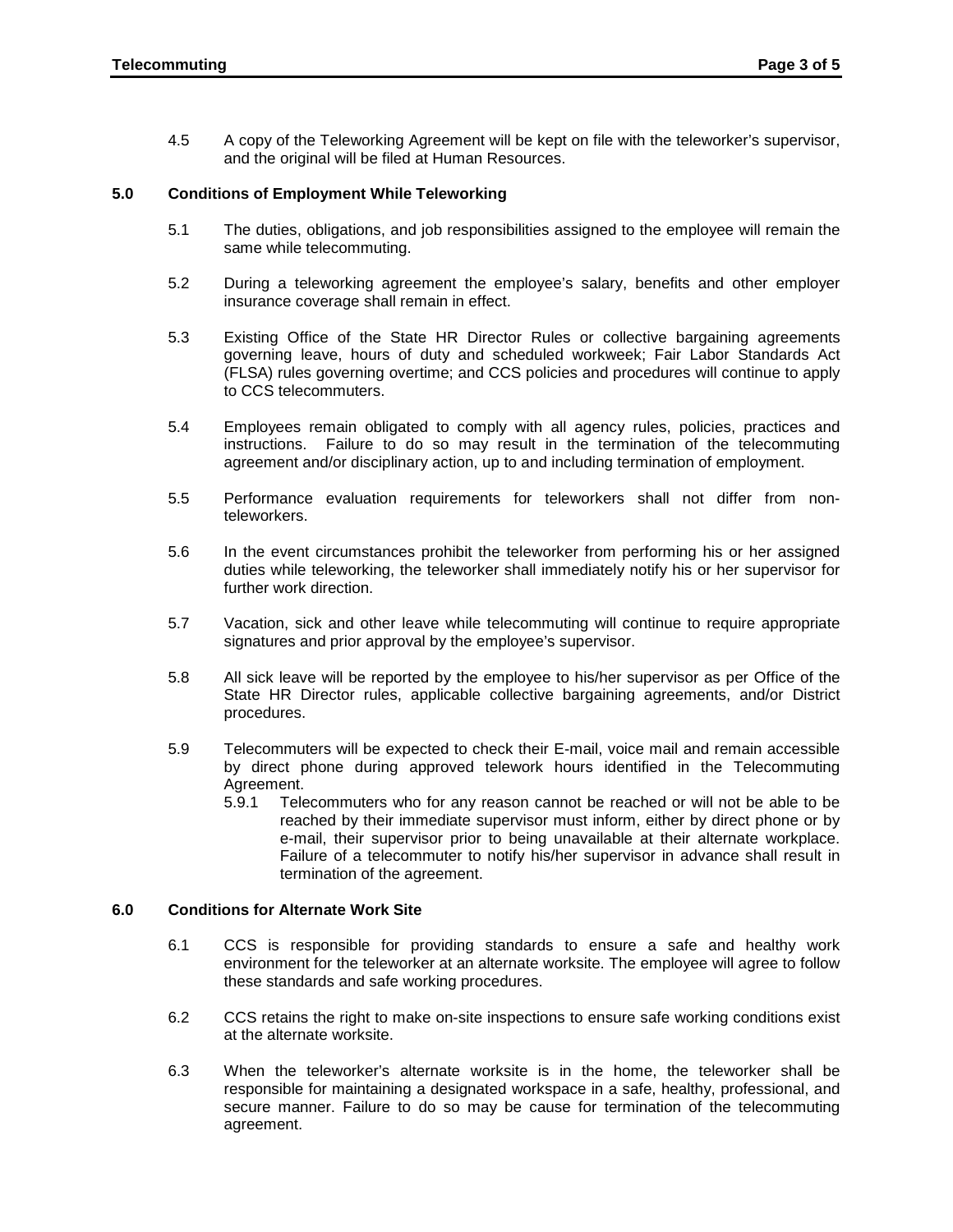- 6.4 industrial accident(s) occurring as a result of performing job related responsibilities. It is the employee's responsibility to immediately report to his/her supervisor any/all
	- CCS's workplace, the State's liability for job-related injuries to the employee will apply. Since the workplace and home will be one in the same, worker's compensation will not apply to non-job related injuries that might occur in the 6.4.1 Since the employee's alternate workplace will be considered an extension of home.

# **7.0 Equipment and Supplies**

- 7.1 If the alternate work site is the employee's home, the employee will be encouraged to utilize his/her own equipment. If CCS equipment is used, the employee will be responsible for the protection and security of the equipment until it is returned to CCS.
	- 7.1.1 If CCS equipment on loan to a telecommuter is damaged or stolen while in the possession of the telecommuter, repair and/or replacement of the equipment is the responsibility of the telecommuter.
	- 7.1.2 A CCS "Authorization for Temporary Checkout of Equipment" form for temporary check out of equipment must be used.
	- equipment in case the equipment is damaged or stolen at the teleworker's 7.1.3 Telecommuters should check their Homeowner's policy for coverage of CCS residence.
- 7.2 If the alternate worksite is other than the employee's home, CCS will have responsibility for providing the appropriate equipment.
- 7.3 The supervisor may arrange for the telecommuter to connect on CCS's network through the CCS Information Systems Department.
- 7.4 If a SCAN number is assigned to the employee, it will be used solely for work related calls. Work related, long distance call charges using other carriers will be reimbursed according to existing CCS procedures.
- 7.5 Telecommuters using their own computer equipment must certify they have installed recent virus protection software.
- 7.6 To protect confidentiality and guard against data contamination, teleworkers shall follow CCS approved data security procedures at their alternate worksite.
- $7.7$  follow the CCS Employee Acceptable Use Guidelines for CCS Technology Resources at all times. CCS software that has an "on site license contract", cannot be installed on an Teleworkers using CCS-provided computer software shall adhere to the manufacturer's licensing agreements, including the prohibition against unauthorized duplication. The teleworker will not load non-business software on CCS-provided computers and will employee owned computer.
- $7.8$ Office supplies for use by teleworkers at their alternate worksites shall be provided by CCS and should be obtained during the teleworker's in-office work periods. Out-of-pocket expenses for supplies or services must be pre-approved and will be reimbursed according to existing agency procedures.

## **8.0 Termination of Agreement**

8.1 Telecommuting arrangements are for mutual benefit and are not an employee right. No telecommuting agreement will be approved beyond one year, although subsequent agreements can be reached for subsequent periods. Telecommuting agreements must meet the operational needs of CCS and failure of an agreement to meet operational